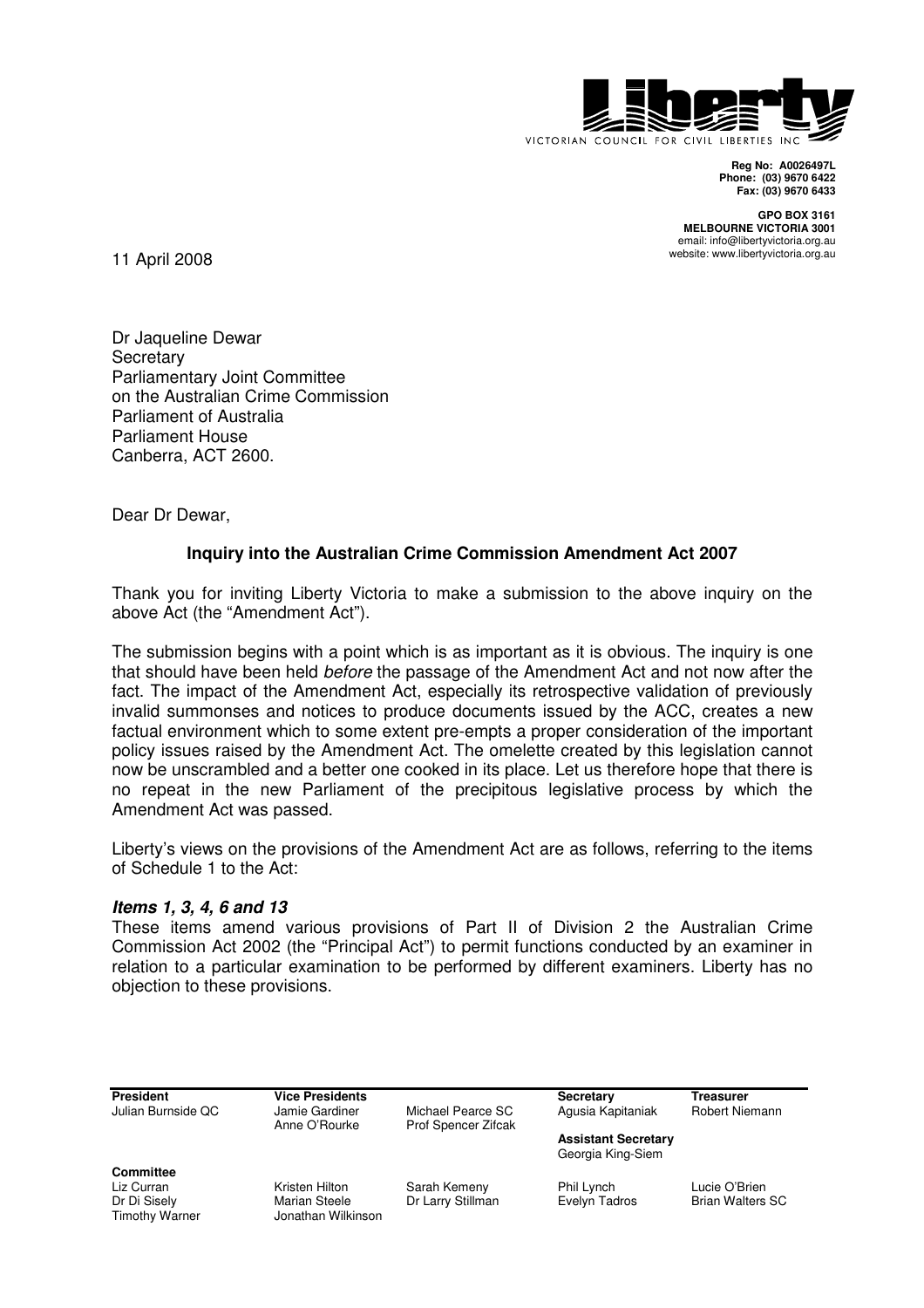#### **Item 2**

This item made the contentious amendment to s 28(1A) of the Principal Act to permit ACC examiners to record in writing the reasons for the issue of a summons after the issue of the summons. This amendment is bad policy for a number of reasons:

- A body invested with the far-reaching coercive powers of the ACC should be held to the strictest procedural standards. At a time when sloppy law enforcement has been exposed in cases such as those of Dr Haneef, Vivian Alvarez Solon and Cornelia Rau, it seems extraordinary for the Parliament to relax law enforcement standards in this fashion.
- The examiner must, of course, still form the requisite opinion that it is reasonable in all the circumstances to issue the summons before the issue of the summons. If there is time to attend to the paperwork of issuing a summons it is scarcely credible that there will not be time to record the reasons for it.
- There should be no doubt about whether a proper basis exists for the issue of a summons at the time it is issued. The amendment permits the ACC to "fudge" that by issuing summonses when there is no proper basis and later manufacturing one. It thus opens the door to abuses of power by the issue of summonses with no proper basis.

Liberty therefore recommends that the amendment made to s 28(1A) by the Amendment Act be repealed so that the provision revert to its previous requirement that reasons be recorded before the issue of a summons.

## **Item 5**

This item added new subsection (8) to s 28 to provide that the failure to comply with s 28(1A) or (2) or s 29A does not invalidate a summons. Similar considerations apply to this amendment. It bears repeating that it is extraordinary in the present climate for the Parliament to relax procedural standards for law enforcement agencies. Section 28(8) should be repealed.

## **Item 7**

This item made like amendments to s 29A (dealing with notices to produce documents) as those made to s 28(1A). Liberty likewise considers the amendment should be repealed.

## **Item 8**

This item adds new subsection (5) to s 29 containing similar validating provisions for notices to produce documents as s 28(8). It too should be repealed.

#### **Item 9, 11, 13 and 14**

No objection.

## **Item 10**

This item gave the amended s 28(1A) retroactive application so that it validated summonses issued before the amendment which failed to comply with s 28(1A) as it stood before the amendment. It goes without saying that Liberty opposes this provision. However, Liberty recognises that it would be unsatisfactory for previously invalid summonses validated by item 10 to become again invalid. Accordingly, if Liberty's